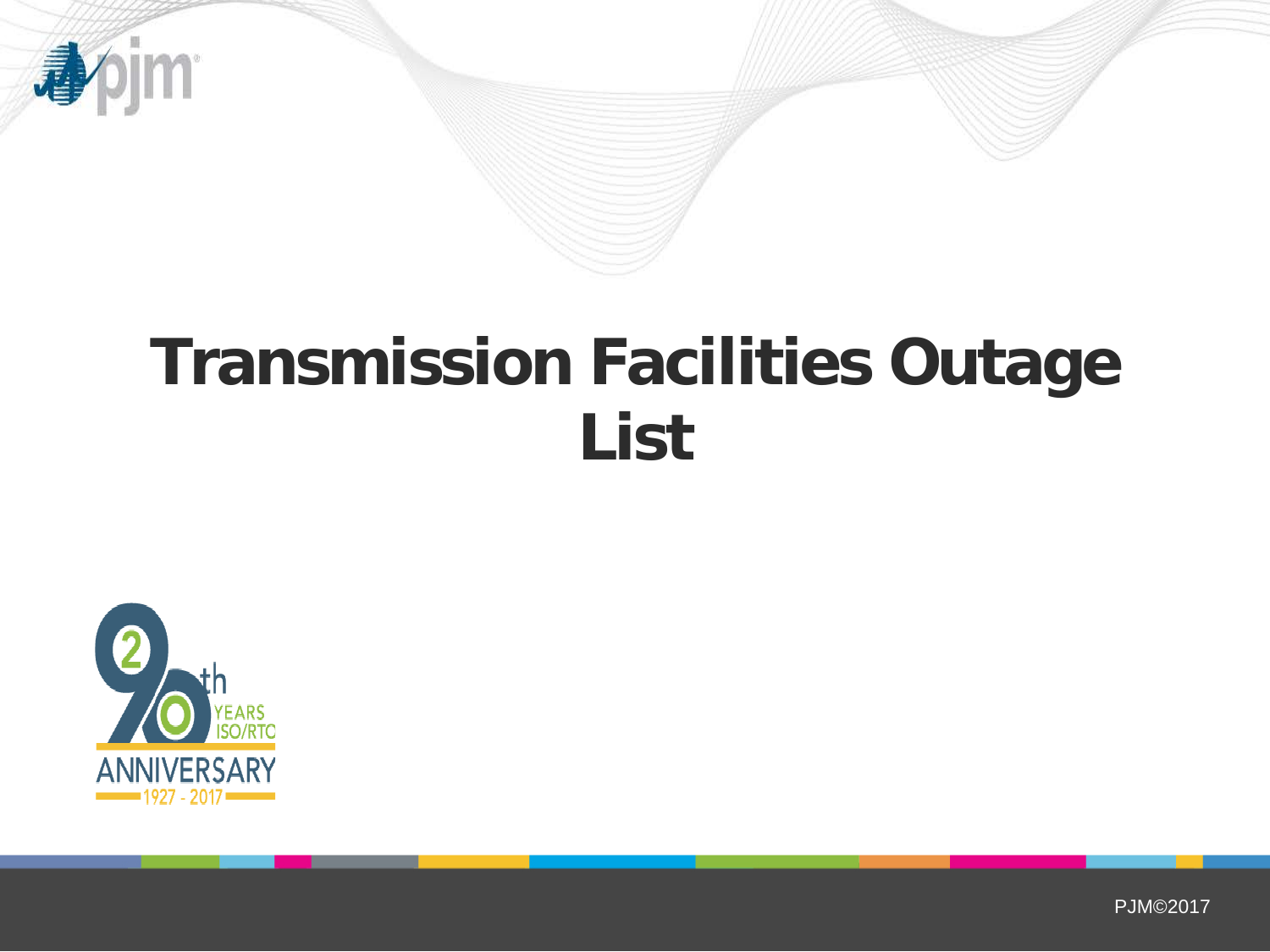

#### **Facility Outage Reports**

- Transmission Facilities Outage List (TFOL):
	- Allows user to view current, future and historical eDART transmission outages.
		- Excluding Market Sensitive outages.
	- Allows user to filter outage information, based on Start Date, End Date, Company & Zone, Ticket ID, Ticket Status, and Transmission Facility
	- XML Download Capability
		- Browser and Browserless interfaces available.
		- Same filtering criteria available as in forms and more.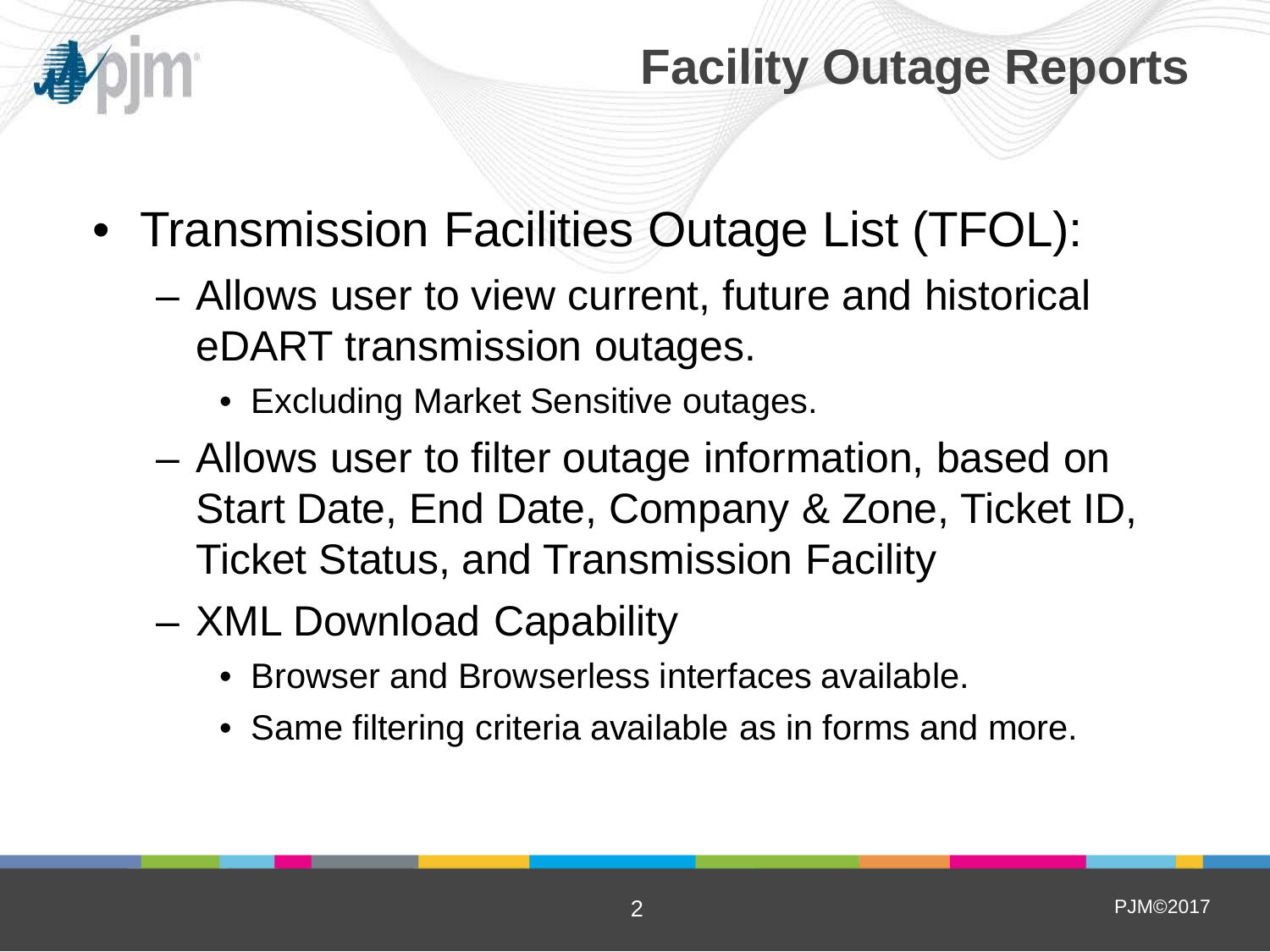

#### **Facility Outage Reports**

- Users that can see this information:
	- eDART Generic
	- Generation Read Only
	- Generation Read Write
	- Transmission Read Only (under Facility Outages)
	- Transmission Read Write (under Facility Outages)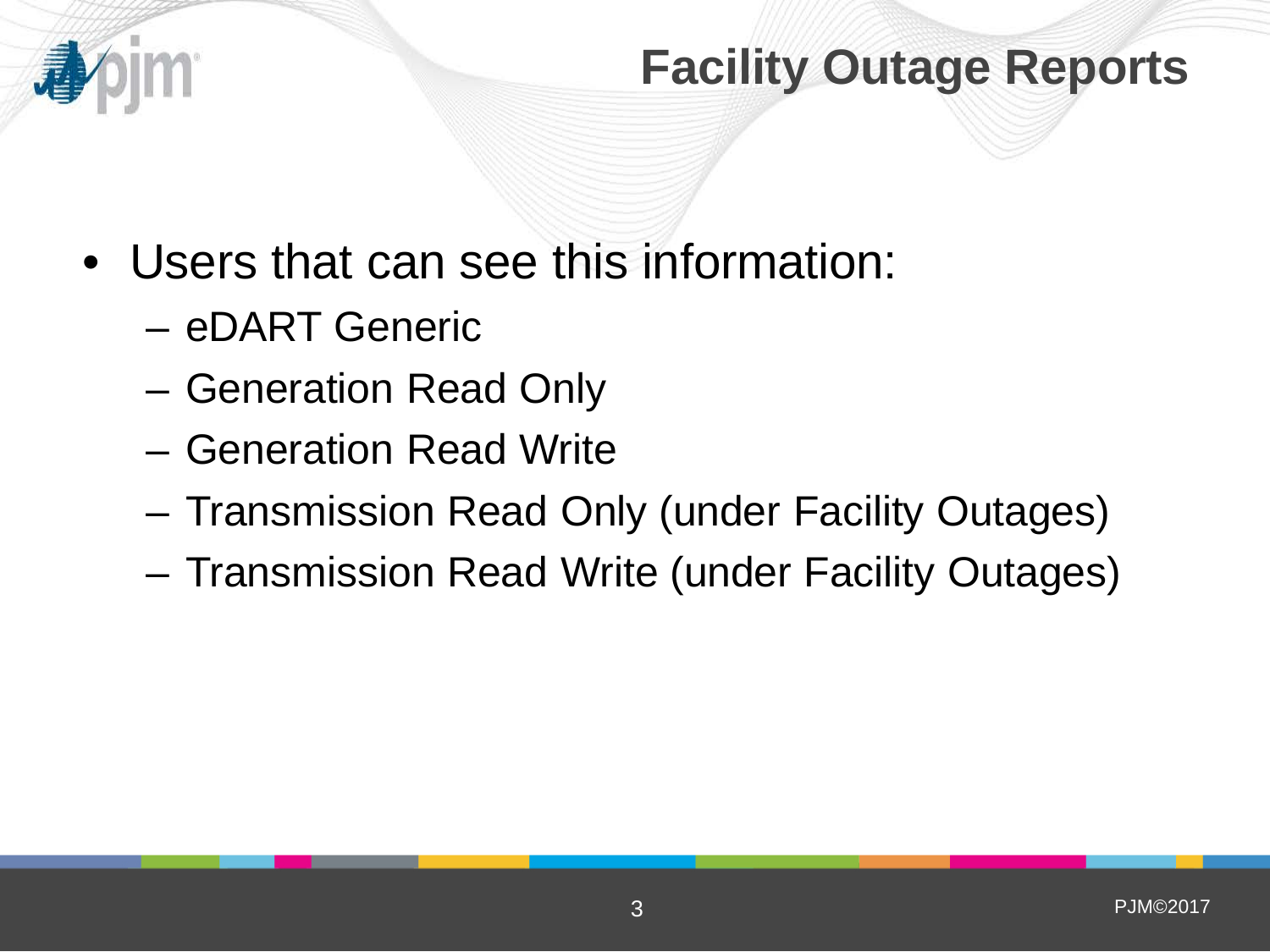#### **Facility Outage Reports**

- TFOL information is available on OASIS
	- [http://www.pjm.com/markets-and](http://www.pjm.com/markets-and-operations/etools/oasis/system-information/outage-info.aspx)[operations/etools/oasis/system-information/outage-info.aspx](http://www.pjm.com/markets-and-operations/etools/oasis/system-information/outage-info.aspx)
- Available to Load Serving Entities (LSE)
- Available to Marketers
- Can be downloaded/exported filtered on user's end
- eDART account not needed to access

|                |                    |       | <b>CURRENT FACILITY OUTAGES</b> |  |                                                  |                 |                          |
|----------------|--------------------|-------|---------------------------------|--|--------------------------------------------------|-----------------|--------------------------|
|                |                    |       | ITEM TICKET FACILITY NAME       |  |                                                  |                 |                          |
|                |                    |       |                                 |  | 1 654312 BRKR 112 WILT 765 KV 112 WILTO 65TR93 M |                 |                          |
| $\overline{2}$ |                    |       |                                 |  | 0 XFMR 112 WILT 765 KV 112 WILTON 65TR93 CT      |                 |                          |
|                | 3 586840 CAP AMOS  |       |                                 |  | 765 KV AMOS                                      | <b>RXFA</b>     | <b>REACTOR</b>           |
|                | 4 586840 CAP AMOS  |       |                                 |  | 765 KV AMOS                                      | <b>RXFB</b>     | <b>REACTOR</b>           |
|                | 5 586840 CAP AMOS  |       |                                 |  |                                                  |                 | 765 KV AMOS RXFC REACTOR |
|                | 6 630558 BRKR AMOS |       |                                 |  | 765 KV AMOS                                      | - 5             | CВ                       |
|                |                    |       |                                 |  |                                                  | S <sub>2</sub>  | CВ                       |
|                | 8 586840 BRKR AMOS |       |                                 |  | 765 KV AMOS RB1 CB                               |                 |                          |
|                |                    |       | 9 630558 LINE AMOS 765 KV       |  | AMOS-CULLODE2                                    |                 |                          |
| 10             |                    |       |                                 |  | 0 BRKR BROADFO2 765 KV BROADFO2 RSMD             |                 | <b>DIS</b>               |
| 11             |                    |       |                                 |  | 0 BRKR BROADFO2 765 KV BROADFO2 RSME             |                 | DIS                      |
| 12             |                    |       | 0 BRKR BROADFO2 765 KV          |  | <b>BROADFO2 RSMF</b>                             |                 | <b>DIS</b>               |
| 13             |                    | 0 CAP |                                 |  | BROADFO2 765 KV BROADFO2 RXMD                    |                 | <b>REACTOR</b>           |
| 14             |                    |       |                                 |  | 0 CAP BROADFO2 765 KV BROADFO2 RXME              |                 | <b>REACTOR</b>           |
| 1.5            |                    |       |                                 |  | 0 CAP BROADFO2 765 KV BROADFO2 RXMF              |                 | <b>REACTOR</b>           |
|                |                    |       |                                 |  | 16 578688 BRKR CLOVERD2 765 KV CLOVERD2 AA2      |                 | CВ                       |
|                |                    |       | 17 654149 XFMR DUMONT2 765 KV   |  | DUMONT2 2-P XFMR                                 |                 |                          |
|                |                    |       | 18 625937 BRKR DUMONT2 765 KV   |  | DUMONT <sub>2</sub>                              | RA <sub>2</sub> | CВ                       |
|                |                    |       |                                 |  | 19 631623 BRKR DUMONT2 765 KV DUMONT2 RB2        |                 | CB                       |
|                |                    |       |                                 |  |                                                  |                 |                          |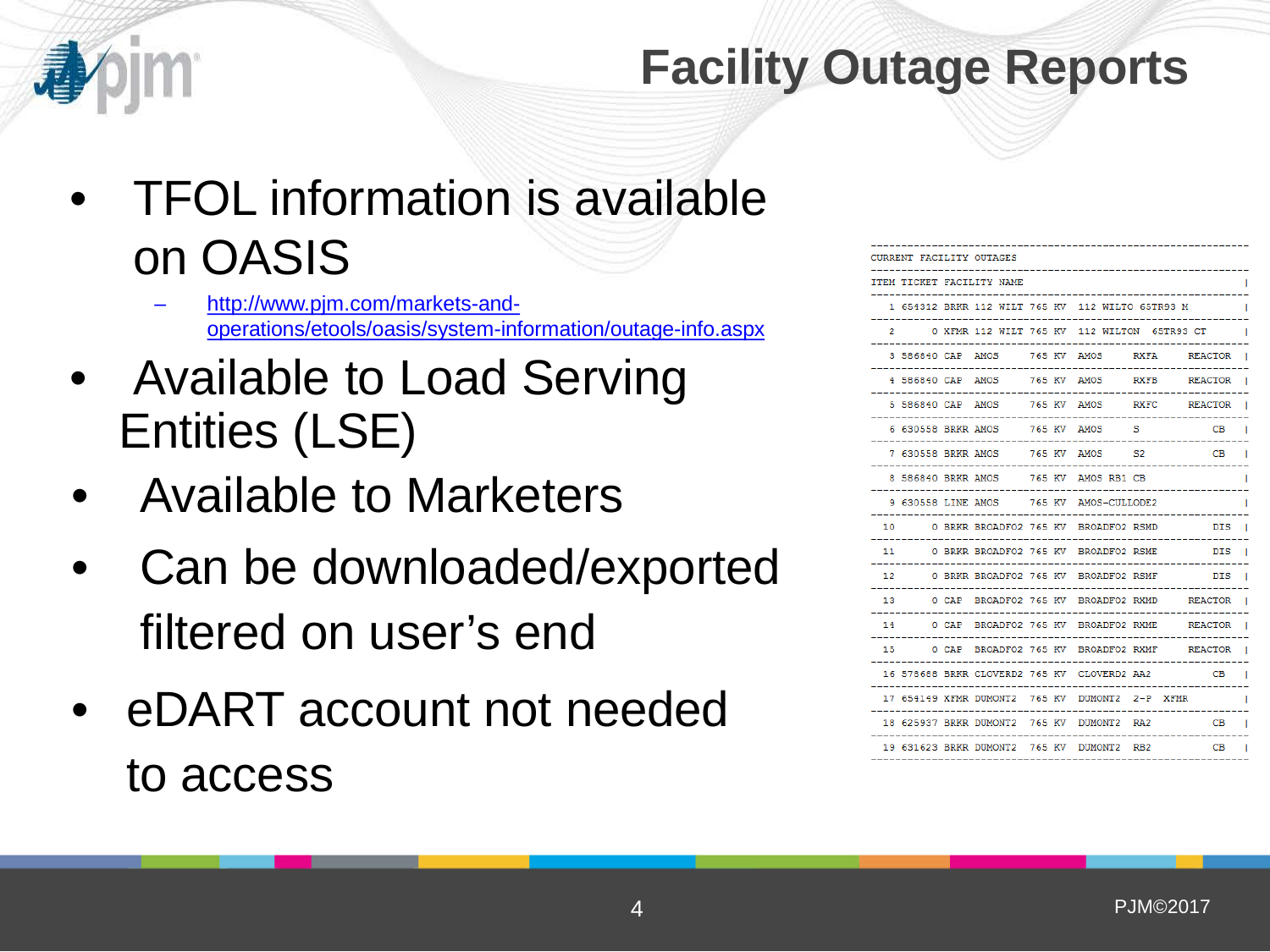# **Current and Future Facility Outage Report**

- This displays a report of current and future transmission outages scheduled in eDART which are not
- Market Sensitive.



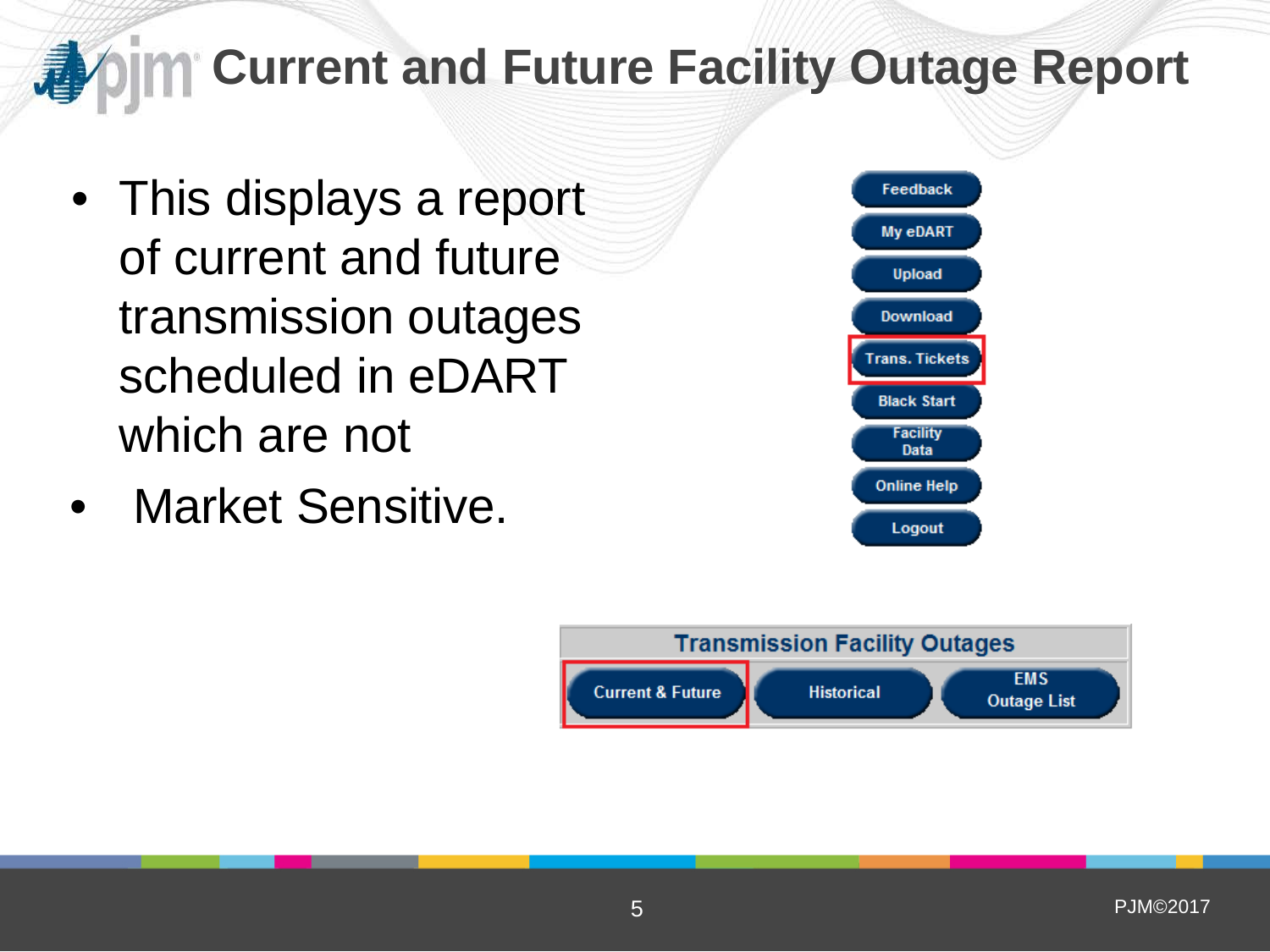- Select a Company and Zone or enter a Ticket ID to retrieve current and future outage information.
- When Start Date and End Date are entered, tickets which start and end **within** that date range will be retrieved.

| <b>Current &amp; Future Outages Filter</b>                |                      |                                               |                                                                                                                      |  |  |  |  |  |
|-----------------------------------------------------------|----------------------|-----------------------------------------------|----------------------------------------------------------------------------------------------------------------------|--|--|--|--|--|
| Company:                                                  | <b>User Name:</b>    |                                               |                                                                                                                      |  |  |  |  |  |
| <b>Start Date</b>                                         | <b>End Date</b>      | <b>Effective During</b>                       | Cause                                                                                                                |  |  |  |  |  |
| 09/01/2016                                                | 09/20/2016           | г                                             | Add SF-6 Gas<br>$\sim$<br>C.B. Overhaul<br>C.B. Replacement<br><b>CB Maintenance</b><br>$\checkmark$<br>Cable Repair |  |  |  |  |  |
| <b>Ticket ID</b>                                          | <b>Ticket Status</b> | Company                                       | Zone                                                                                                                 |  |  |  |  |  |
|                                                           | $\checkmark$         | $\checkmark$                                  |                                                                                                                      |  |  |  |  |  |
| <b>Type</b>                                               | <b>Station</b>       | Voltage                                       | Equipment                                                                                                            |  |  |  |  |  |
| $\vee$                                                    | $\checkmark$         | $\checkmark$                                  | $\checkmark$                                                                                                         |  |  |  |  |  |
|                                                           |                      | Include Date and History Log (UI only)<br>- 1 |                                                                                                                      |  |  |  |  |  |
| <b>Main Menu</b><br><b>Submit Form</b><br><b>Download</b> |                      |                                               |                                                                                                                      |  |  |  |  |  |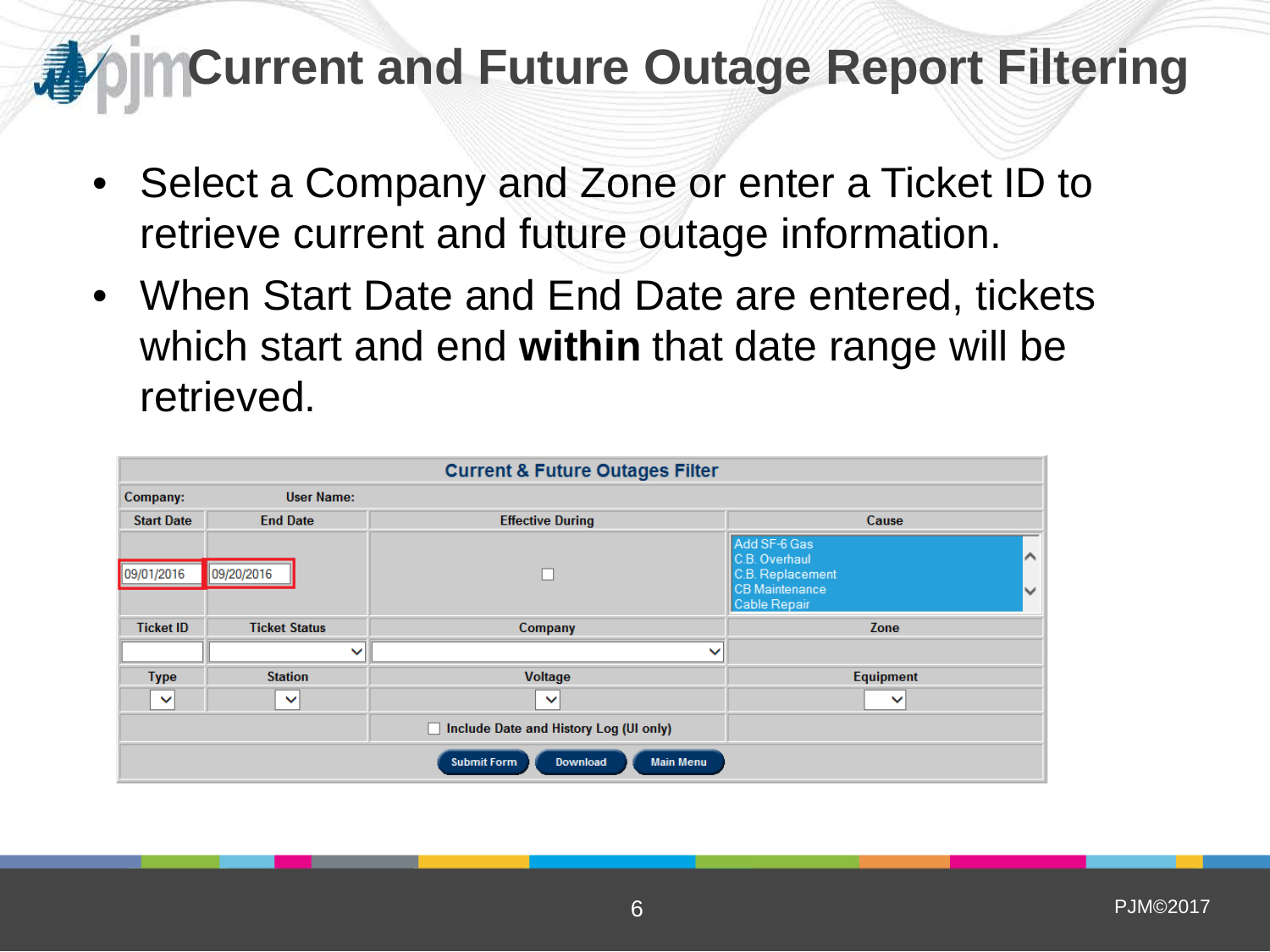- When Effective During option is checked, tickets overlapping the Start Date and End Date will be displayed. In this example the tickets which will be displayed are tickets:
	- Starting and ending between 09/28/16 and 12/31/16.
	- Starting between 09/28/16 and 12/31/16, ending after 12/31/16.
	- Starting before 09/28/16, ending between 09/28/16 and 12/31/16.
	- Starting before 09/28/16, ending after 12/31/16.

| <b>Current &amp; Future Outages Filter</b> |                      |                                                           |                                                                                                                                |  |  |  |  |  |
|--------------------------------------------|----------------------|-----------------------------------------------------------|--------------------------------------------------------------------------------------------------------------------------------|--|--|--|--|--|
| User Name:<br>Company:                     |                      |                                                           |                                                                                                                                |  |  |  |  |  |
| <b>Start Date</b>                          | <b>Fnd Date</b>      | <b>Effective During</b>                                   | Cause                                                                                                                          |  |  |  |  |  |
| 09/28/2016                                 | 12/31/2016           | ⊽                                                         | Add SF-6 Gas<br>$\triangleright$<br>C.B. Overhaul<br>C.B. Replacement<br>$\checkmark$<br><b>CB</b> Maintenance<br>Cable Repair |  |  |  |  |  |
| <b>Ticket ID</b>                           | <b>Ticket Status</b> | Company                                                   | Zone                                                                                                                           |  |  |  |  |  |
|                                            | $\checkmark$         | $\check{ }$                                               |                                                                                                                                |  |  |  |  |  |
| <b>Type</b>                                | <b>Station</b>       | <b>Voltage</b>                                            | Equipment                                                                                                                      |  |  |  |  |  |
| $\checkmark$                               | $\checkmark$         | $\checkmark$                                              | $\check{ }$                                                                                                                    |  |  |  |  |  |
|                                            |                      | Include Date and History Log (UI only)                    |                                                                                                                                |  |  |  |  |  |
|                                            |                      | <b>Submit Form</b><br><b>Main Menu</b><br><b>Download</b> |                                                                                                                                |  |  |  |  |  |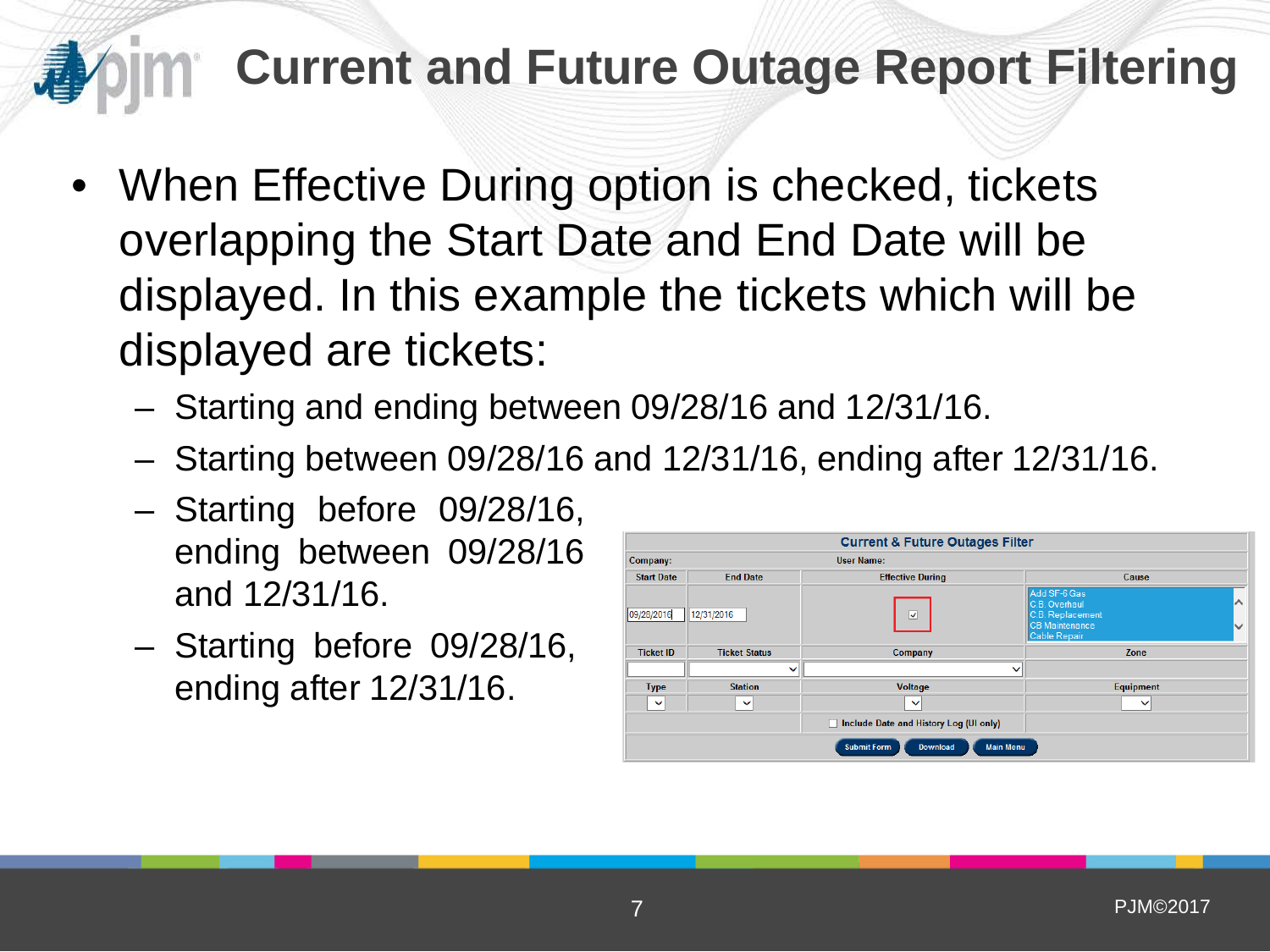Retrieve tickets for a particular status from a particular company by selecting from the drop down menu.

| <b>Current &amp; Future Outages Filter</b>                |                          |                         |                                                                                                                     |  |  |  |  |  |
|-----------------------------------------------------------|--------------------------|-------------------------|---------------------------------------------------------------------------------------------------------------------|--|--|--|--|--|
| Company:                                                  | <b>User Name:</b>        |                         |                                                                                                                     |  |  |  |  |  |
| <b>Start Date</b>                                         | <b>End Date</b>          | <b>Effective During</b> | Cause                                                                                                               |  |  |  |  |  |
| 09/01/2016                                                | 09/20/2016               |                         | Add SF-6 Gas<br>$\triangleright$<br>C.B. Overhaul<br>C.B. Replacement<br><b>CB</b> Maintenance<br>V<br>Cable Repair |  |  |  |  |  |
| <b>Ticket ID</b>                                          | <b>Ticket Status</b>     | Company                 | Zone                                                                                                                |  |  |  |  |  |
|                                                           | Approved<br>$\checkmark$ | ◡                       |                                                                                                                     |  |  |  |  |  |
| <b>Type</b>                                               | <b>Station</b>           | <b>Voltage</b>          | Equipment                                                                                                           |  |  |  |  |  |
| $\checkmark$                                              | $\checkmark$             | $\checkmark$            | $\checkmark$                                                                                                        |  |  |  |  |  |
| Include Date and History Log (UI only)                    |                          |                         |                                                                                                                     |  |  |  |  |  |
| <b>Submit Form</b><br><b>Main Menu</b><br><b>Download</b> |                          |                         |                                                                                                                     |  |  |  |  |  |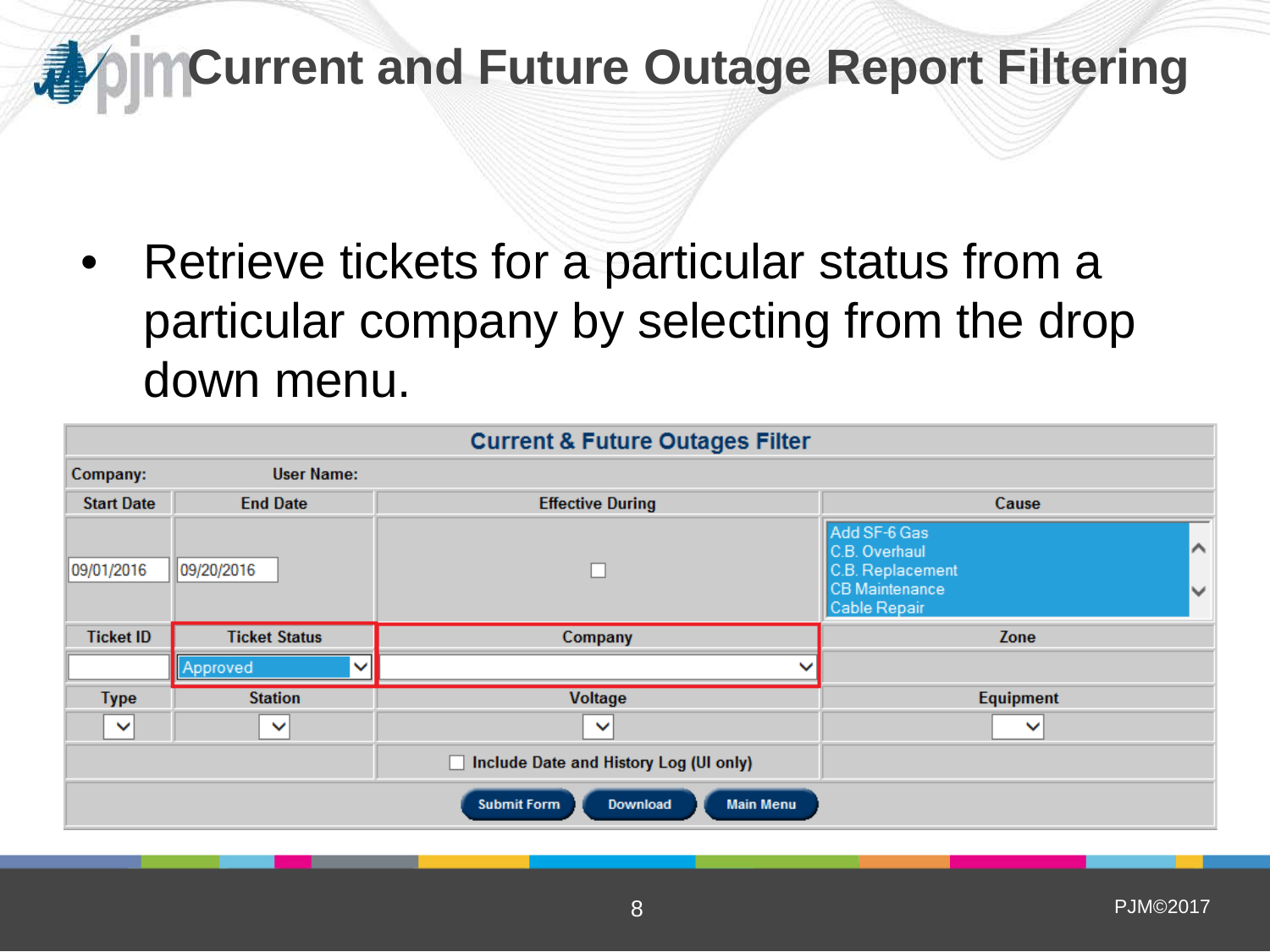- Submit Form: View report based on selected criteria.
- Download: Download the report in XML.
- Note: if no filters are used then no data will be displayed.

| <b>Current &amp; Future Outages Filter</b>                |                      |                                        |                                                                                                                         |  |  |  |  |  |
|-----------------------------------------------------------|----------------------|----------------------------------------|-------------------------------------------------------------------------------------------------------------------------|--|--|--|--|--|
| Company:                                                  | <b>User Name:</b>    |                                        |                                                                                                                         |  |  |  |  |  |
| <b>Start Date</b>                                         | <b>End Date</b>      | <b>Effective During</b>                | Cause                                                                                                                   |  |  |  |  |  |
| 09/01/2016                                                | 09/20/2016           |                                        | Add SF-6 Gas<br>$\triangleright$<br>C.B. Overhaul<br>C.B. Replacement<br>CB Maintenance<br>$\checkmark$<br>Cable Repair |  |  |  |  |  |
| <b>Ticket ID</b>                                          | <b>Ticket Status</b> | Company                                | Zone                                                                                                                    |  |  |  |  |  |
|                                                           | $\checkmark$         | ◡                                      |                                                                                                                         |  |  |  |  |  |
| <b>Type</b>                                               | <b>Station</b>       | <b>Voltage</b>                         | Equipment                                                                                                               |  |  |  |  |  |
| $\checkmark$                                              | $\checkmark$         | $\checkmark$                           | $\checkmark$                                                                                                            |  |  |  |  |  |
|                                                           |                      | Include Date and History Log (UI only) |                                                                                                                         |  |  |  |  |  |
| <b>Submit Form</b><br><b>Main Menu</b><br><b>Download</b> |                      |                                        |                                                                                                                         |  |  |  |  |  |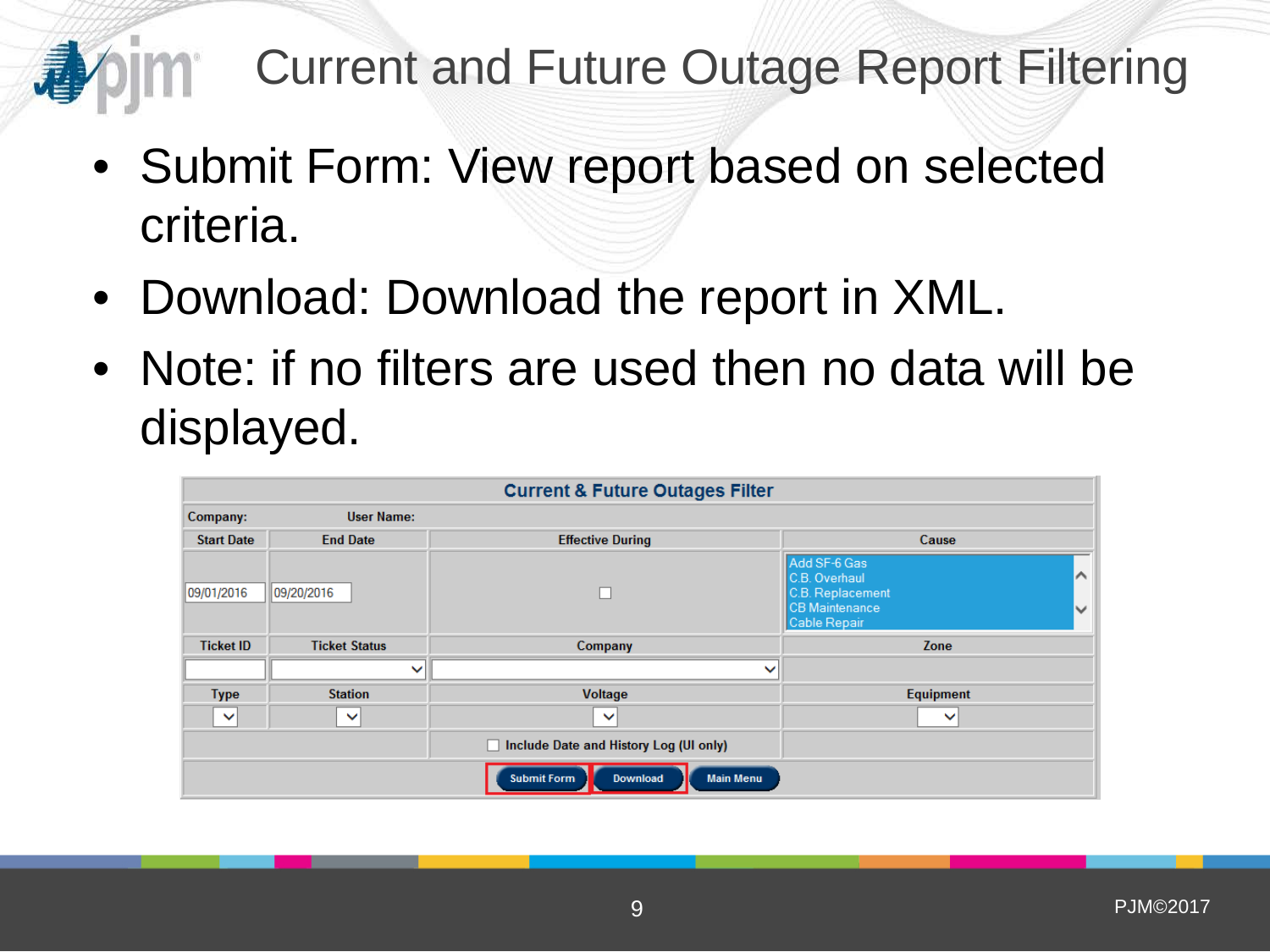

#### • The tickets are sorted by Start Date.

| <b>Current &amp; Future Outages Filter</b>                                                                                                                                          |                                                          |                                                                                              |                                                                                 |      |                                                                                                                                                        |                            |                                                                                                                                                                                                                   |                                         |                                                                                                                                                                       |                                                                                              |
|-------------------------------------------------------------------------------------------------------------------------------------------------------------------------------------|----------------------------------------------------------|----------------------------------------------------------------------------------------------|---------------------------------------------------------------------------------|------|--------------------------------------------------------------------------------------------------------------------------------------------------------|----------------------------|-------------------------------------------------------------------------------------------------------------------------------------------------------------------------------------------------------------------|-----------------------------------------|-----------------------------------------------------------------------------------------------------------------------------------------------------------------------|----------------------------------------------------------------------------------------------|
| Company:                                                                                                                                                                            | <b>User Name:</b>                                        | Last Sync: 09/21/2016 10:13                                                                  |                                                                                 |      |                                                                                                                                                        |                            |                                                                                                                                                                                                                   |                                         |                                                                                                                                                                       |                                                                                              |
|                                                                                                                                                                                     |                                                          | <b>Ticket Info</b>                                                                           | <b>Equipment</b>                                                                |      |                                                                                                                                                        |                            |                                                                                                                                                                                                                   |                                         |                                                                                                                                                                       |                                                                                              |
| Company:<br>Ticket ID: 495746<br><b>Status: Active</b><br><b>Out. Type: Continuous</b><br><b>Availability: Duration</b><br><b>Approval Risk:</b><br>Cause: Other                    | <b>RTEP Queue #:</b><br><b>Previous Status: Approved</b> | Start Date: 10/24/2012 08:00<br>End Date: 12/31/2020 16:00<br>Last Revised: 02/01/2016 09:30 | <b>Status Type</b><br>$\circ$<br>$\circ$<br>$\circ$<br>$\circ$<br>$\circ$<br>C. | LINE | <b>Station Voltage</b><br><b>BRKR EVERGFE</b><br><b>BRKR EVERGFE</b><br>LINE EVERGFE<br><b>EVERGFE</b><br>LINE WCIHOTST 138 KV<br>BRKR WCIHOTST 138 KV | 138 KV<br>138 KV<br>138 KV | <b>Equip. Name</b><br>EVERGFE WCI B20 CB<br><b>EVERGFE WCI B21 CB</b><br><b>EVERGFE - WCIFINIS WCI-EVE1</b><br>138 KV EVERGFE - WCIHOTST WCI-EVE2<br><b>WCIHOTST-WCIFINIS WCI-WCI1</b><br><b>WCIHOTST A12 DIS</b> | Zone<br>FE.<br>FE.<br>FE.<br>FE.<br>FE. | <b>Start Time</b><br>10/24/2012 08:00 12/31/2020 16:00<br>10/24/2012 08:00 12/31/2020 16:00<br>10/24/2012 08:00 12/31/2020 16:00<br>10/24/2012 08:00 12/31/2020 16:00 | <b>End Time</b><br>10/24/2012 08:00 12/31/2020 16:00<br>FE 10/24/2012 08:00 12/31/2020 16:00 |
| Company:<br><b>Ticket ID: 516971</b><br><b>Status: Active</b><br><b>Out. Type: Continuous</b><br><b>Availability: Duration</b><br><b>Approval Risk:</b><br><b>Cause: Doble Test</b> | <b>RTEP Queue #:</b><br><b>Previous Status: Approved</b> | Start Date: 07/01/2013 08:00<br>End Date: 12/31/2020 16:00<br>Last Revised: 12/31/2015 12:46 | <b>Status Type</b><br>$\circ$                                                   |      | <b>Station</b>                                                                                                                                         | <b>Voltage</b>             | <b>Equip. Name</b><br>Zone<br>BRKR GMWAROE 138 KV GMWAROE A 5 DIS FE 07/01/2013 08:00 12/31/2020 16:00                                                                                                            | <b>Start Time</b>                       | <b>End Time</b>                                                                                                                                                       |                                                                                              |
| Company:<br><b>Ticket ID: 549739</b><br><b>Status: Active</b><br><b>Out. Type: Continuous</b><br><b>Availability: Duration</b><br><b>Approval Risk:</b><br>Cause: Other             | <b>RTEP Queue #:</b><br><b>Previous Status: Received</b> | Start Date: 02/05/2014 09:00<br>End Date: 02/05/2017 16:00<br>Last Revised: 02/05/2014 10:50 | <b>Status Type</b><br>$\circ$                                                   |      | <b>Station Voltage</b>                                                                                                                                 |                            | <b>Equip. Name</b><br>Zone<br>BRKR EVERGFE 138 KV EVERGFE WCI B65 CB                                                                                                                                              | <b>Start Time</b>                       | <b>End Time</b><br>FE 02/05/2014 09:00 02/05/2017 16:00                                                                                                               |                                                                                              |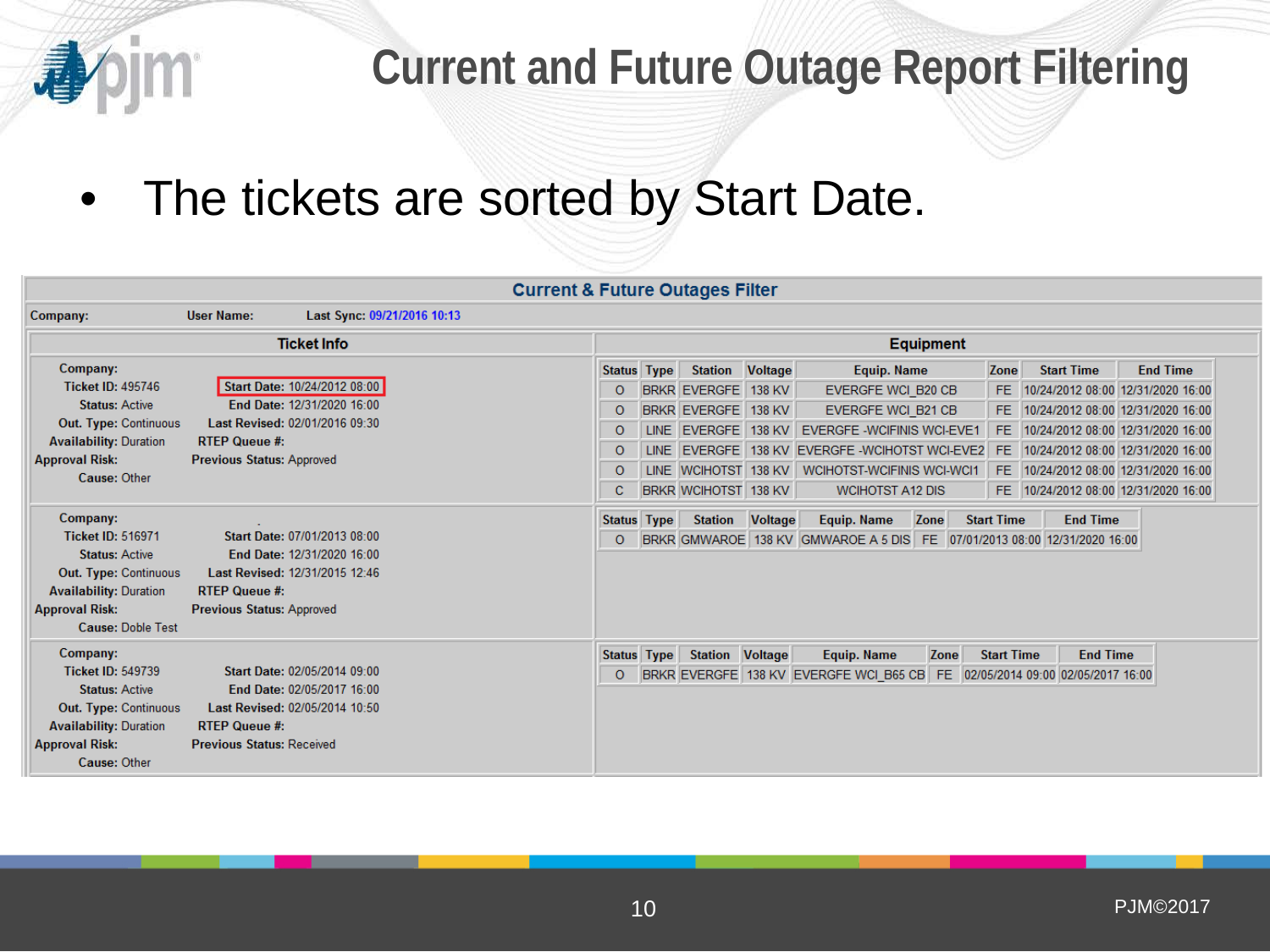

- Only tickets with status of **Completed** will be shown for Historical Outage Report.
- Completed and Cancelled tickets are removed from OASIS TFOL report after 6 hours.



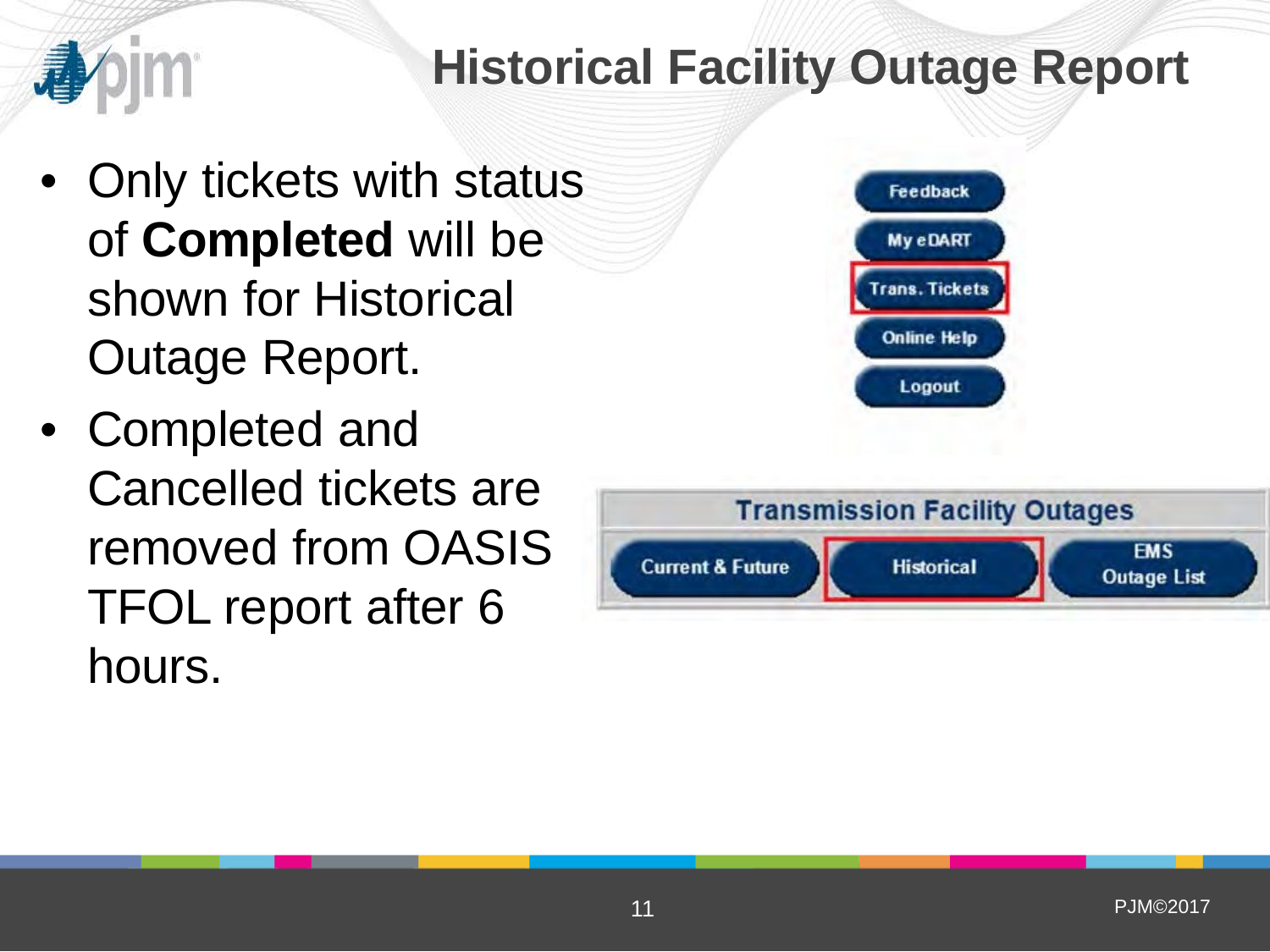

#### **Historical Facility Outage Report**

- Submit Form: View report based on selected criteria.
- Download: Download the report in XML.

| <b>Historical Outages Filter</b>                          |                      |                                        |                                                                                                                 |  |  |  |  |  |
|-----------------------------------------------------------|----------------------|----------------------------------------|-----------------------------------------------------------------------------------------------------------------|--|--|--|--|--|
| Company:                                                  |                      | User Name:                             |                                                                                                                 |  |  |  |  |  |
| <b>Start Date</b>                                         | <b>End Date</b>      | <b>Effective During</b>                | <b>Cause</b>                                                                                                    |  |  |  |  |  |
|                                                           |                      | П                                      | Add SF-6 Gas<br>∧<br>C.B. Overhaul<br>C.B. Replacement<br><b>CB</b> Maintenance<br>$\checkmark$<br>Cable Repair |  |  |  |  |  |
| <b>Ticket ID</b>                                          | <b>Ticket Status</b> | Company                                | Zone                                                                                                            |  |  |  |  |  |
|                                                           | <b>Completed</b>     | $\checkmark$                           |                                                                                                                 |  |  |  |  |  |
| <b>Type</b>                                               | <b>Station</b>       | Voltage                                | Equipment                                                                                                       |  |  |  |  |  |
| $\checkmark$                                              | $\checkmark$         | $\checkmark$                           | $\checkmark$                                                                                                    |  |  |  |  |  |
|                                                           |                      | Include Date and History Log (UI only) |                                                                                                                 |  |  |  |  |  |
| <b>Submit Form</b><br><b>Main Menu</b><br><b>Download</b> |                      |                                        |                                                                                                                 |  |  |  |  |  |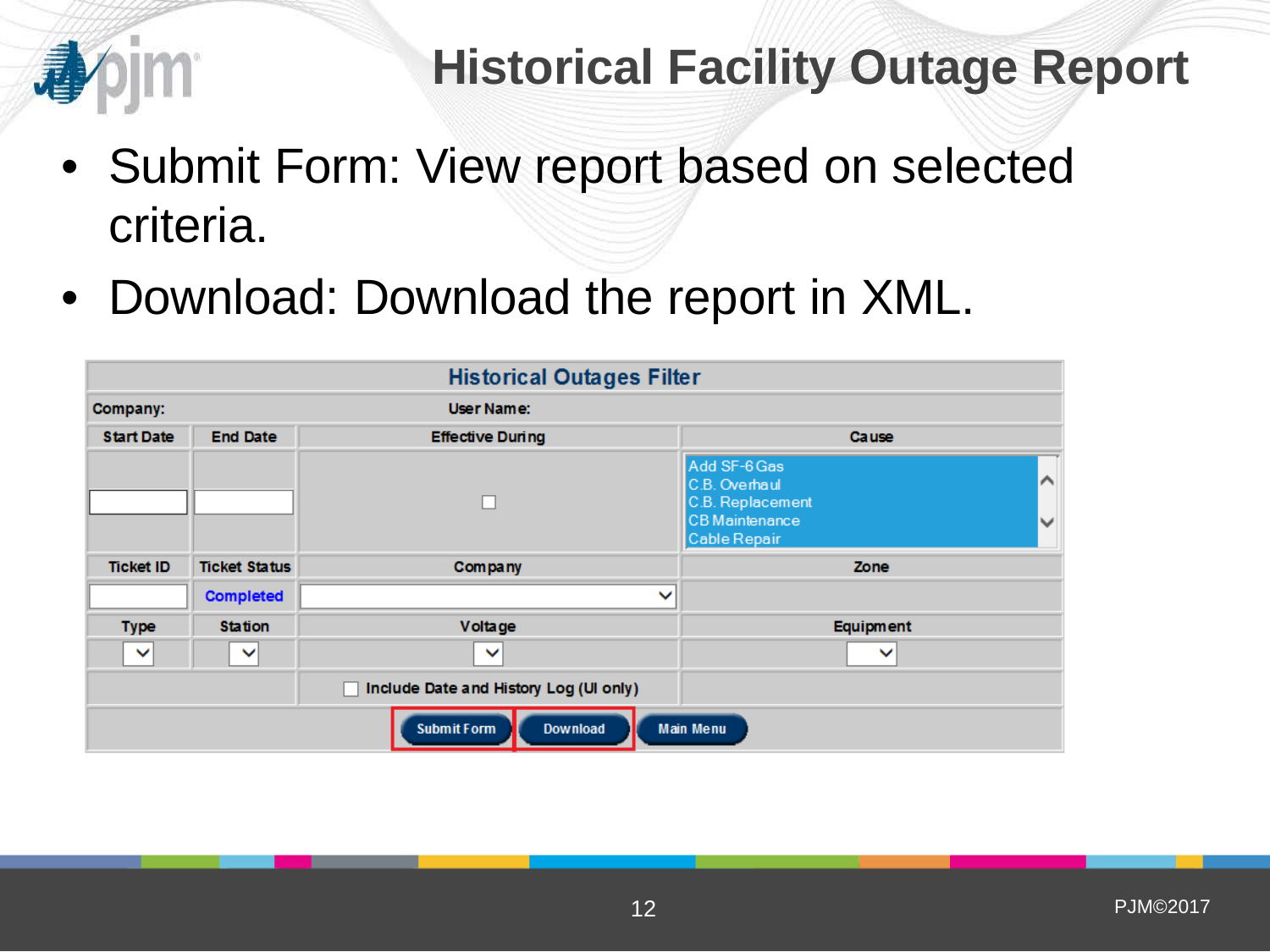

### **EMS Outage List**

- Apply Filter: View report based on selected criteria.
- This will display a list of equipment currently reported as out in PJM EMS.
- If Ticket ID  $# = 0$ , there is no corresponding ticket in eDART for that equipment.



| <b>EMS Outage List as of: 11/15/2016 09:18</b> |                        |               |                      |                     |                                                                                                       |  |  |  |
|------------------------------------------------|------------------------|---------------|----------------------|---------------------|-------------------------------------------------------------------------------------------------------|--|--|--|
|                                                |                        |               |                      |                     | oltage: 69 KV: [v] 115 KV: [v] 138 KV: [v] 161 KV: [v] 230 KV: [v] 345 KV: [v] 500 KV: [v] 765 KV: [v |  |  |  |
| vpe:                                           | BRKR: V CAP:           | <b>V UNE:</b> | $\nabla$ PS:         | $\triangledown$ SD: | $\nabla$ XFMR:<br><b>V</b>                                                                            |  |  |  |
|                                                |                        |               | <b>Apply Filter</b>  |                     | <b>Main Menu</b>                                                                                      |  |  |  |
|                                                |                        |               |                      |                     |                                                                                                       |  |  |  |
|                                                | Row # Ticket ID # Type |               | <b>Station</b>       | <b>Voltage</b>      | <b>Equip. Name</b>                                                                                    |  |  |  |
| 1                                              | $\Omega$               |               | <b>BRKR 112 WILT</b> |                     | 765 KV 112 WILTO 65BT3-4 CB                                                                           |  |  |  |
| $\overline{2}$                                 | $\mathbf{0}$           |               | BRKR 112 WILT        |                     | 765 KV 112 WILTO 65BT4-5 CB                                                                           |  |  |  |
| 3                                              | 661294                 |               | BRKR 112 WILT        |                     | 765 KV 112 WILTO 65L11215 M                                                                           |  |  |  |
| $\overline{4}$                                 | $\Omega$               |               | CAP 112 WILT         |                     | 765 KV 112 WILTON 65 11215                                                                            |  |  |  |
| 5                                              | 661294                 | <b>SD</b>     | <b>112 WILT</b>      |                     | 765 KV 112 WILTON 65L11215 Z1                                                                         |  |  |  |
| 6                                              | $\Omega$               |               | <b>BRKR BROADFO2</b> |                     | 765 KV BROADFO2 RSMD DIS                                                                              |  |  |  |
| $\overline{7}$                                 | $\Omega$               |               | <b>BRKR BROADFO2</b> |                     | 765 KV BROADFO2 RSME DIS                                                                              |  |  |  |
| 8                                              | $\mathbf{0}$           |               | <b>BRKR BROADFO2</b> |                     | 765 KV BROADFO2 RSMF DIS                                                                              |  |  |  |
| 9                                              | $\Omega$               |               | CAP BROADFO2         |                     | 765 KV BROADFO2 RXMD REACTOR                                                                          |  |  |  |
| 10                                             | $\Omega$               | CAP           | BROADFO <sub>2</sub> |                     | 765 KV BROADFO2 RXMF REACTOR                                                                          |  |  |  |
| 11                                             | $\Omega$               | CAP           | <b>BROADFO2</b>      |                     | 765 KV BROADFO2 RXMF REACTOR                                                                          |  |  |  |
| 12                                             | 646103                 |               | LINE CLOVERD2        |                     | 765 KV CLOVERD2-JOSHUAF2                                                                              |  |  |  |
| 13                                             | 654149                 |               | <b>XFMR DUMONT2</b>  |                     | 765 KV DUMONT2 2-P XEMR                                                                               |  |  |  |
| 14                                             | $\Omega$               |               | <b>BRKR DUMONT2</b>  |                     | 765 KV DUMONT2 B CB                                                                                   |  |  |  |
| 15                                             | $\mathbf{0}$           |               | <b>BRKR DUMONT2</b>  |                     | 765 KV DUMONT2 B1 CB                                                                                  |  |  |  |
| 16                                             | $\Omega$               |               | <b>BRKR DUMONT2</b>  |                     | 765 KV DUMONT2 DUM19118                                                                               |  |  |  |
|                                                |                        |               |                      |                     |                                                                                                       |  |  |  |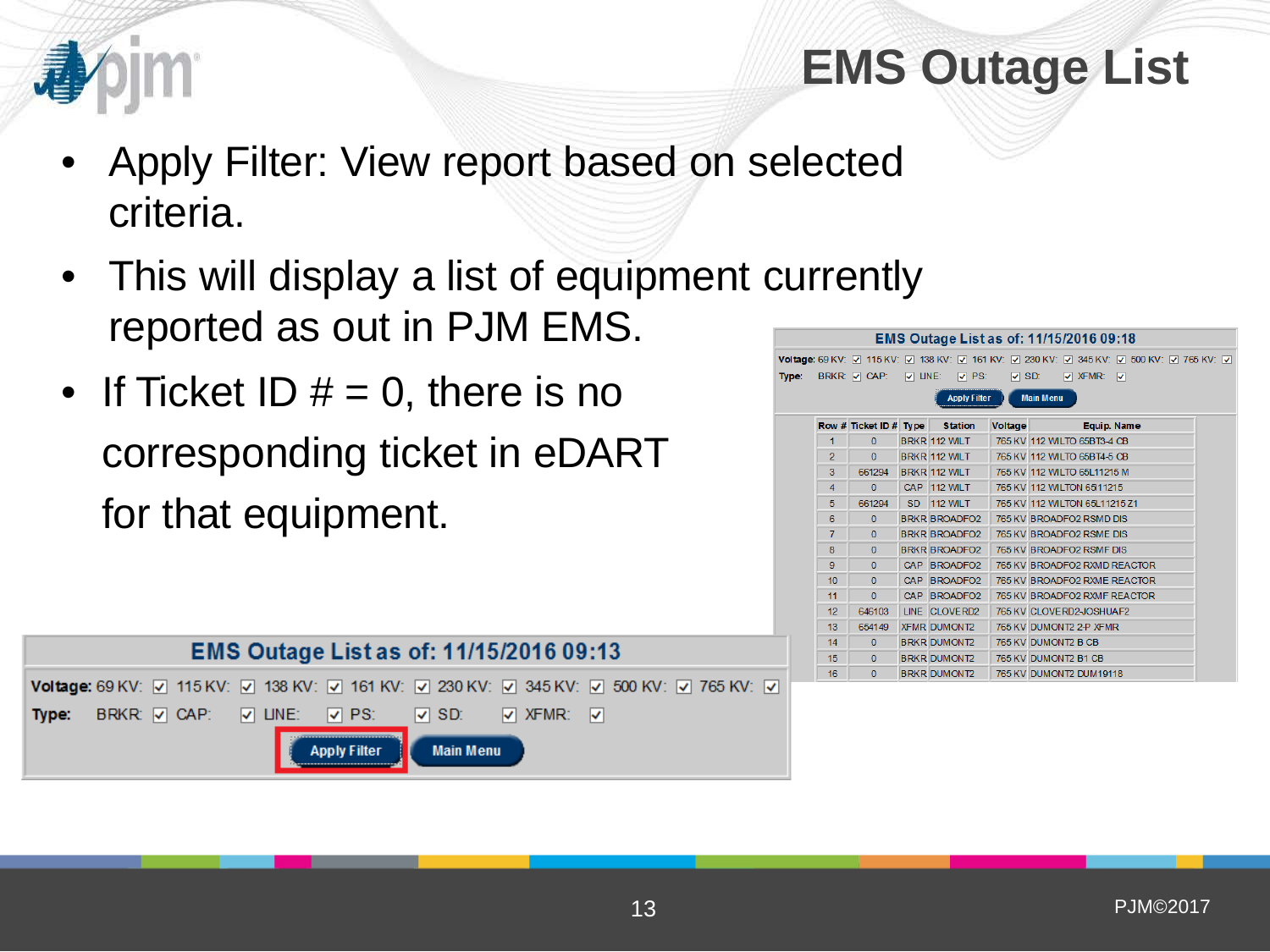

#### **Browser XML Download**

• Filter for desired outages and click download to retrieve the report in XML. The download type = TOIMWG

| <b>Current &amp; Future Outages Filter</b>         |                      |                                             |                                                                                                               |  |  |  |  |  |
|----------------------------------------------------|----------------------|---------------------------------------------|---------------------------------------------------------------------------------------------------------------|--|--|--|--|--|
| Company:                                           | <b>User Name:</b>    |                                             |                                                                                                               |  |  |  |  |  |
| <b>Start Date</b>                                  | <b>End Date</b>      | <b>Effective During</b>                     | Cause                                                                                                         |  |  |  |  |  |
| 08/09/2016                                         | 09/30/2016           | Г                                           | Add SF-6 Gas<br>$\sim$<br>C.B. Overhaul<br>C.B. Replacement<br>CB Maintenance<br>$\checkmark$<br>Cable Repair |  |  |  |  |  |
| <b>Ticket ID</b>                                   | <b>Ticket Status</b> | Company                                     | Zone                                                                                                          |  |  |  |  |  |
|                                                    | $\checkmark$         | $\checkmark$                                |                                                                                                               |  |  |  |  |  |
| <b>Type</b>                                        | <b>Station</b>       | Voltage                                     | <b>Equipment</b>                                                                                              |  |  |  |  |  |
| $\checkmark$                                       | $\checkmark$         | $\checkmark$                                | $\checkmark$                                                                                                  |  |  |  |  |  |
|                                                    |                      | Include Date and History Log (UI only)<br>П |                                                                                                               |  |  |  |  |  |
| <b>Submit Form</b><br>Download<br><b>Main Menu</b> |                      |                                             |                                                                                                               |  |  |  |  |  |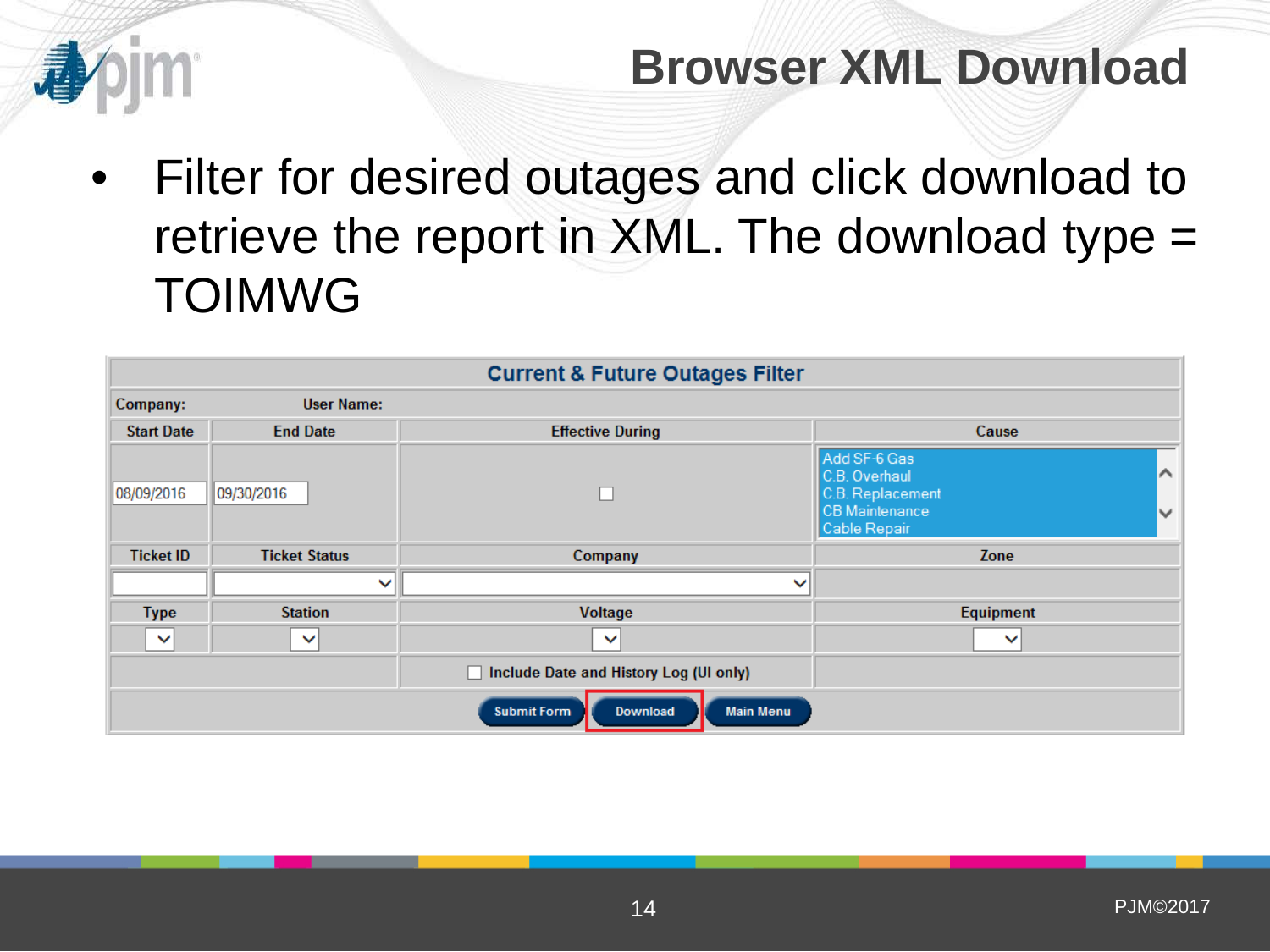

#### **Browserless XML Downloads**

- For Current/Future and Historical outages download:
	- type = toimwg
	- transtype = current (for Current/Future outages); transtype = historical (for Historical outages) SET JAVA\_HOME=C:\Program Files (x86)\Java\jre? SET PATH=%JAVA HOME%\bin:%PATH% echo

- id: zone of interest
	- to download outages for all zones, use id=all
	- download list of zones with type = zone
- start/stop: outage start and end date filters (optional)
- recent: number of days from the present day to check if tickets were completed for TOIMWG historical report. (optional)
- For EMS Outage List download:
	- type = emsoutage

SET JAVA\_HOME=C:\Program Files (x86)\Java\jre7 SET PATH=%JAVA\_HOME%\bin;%PATH% java -jar filetransfer-15.3.0. jar usernamepasswordaction=download debug=true



type=toimwg transtype=current